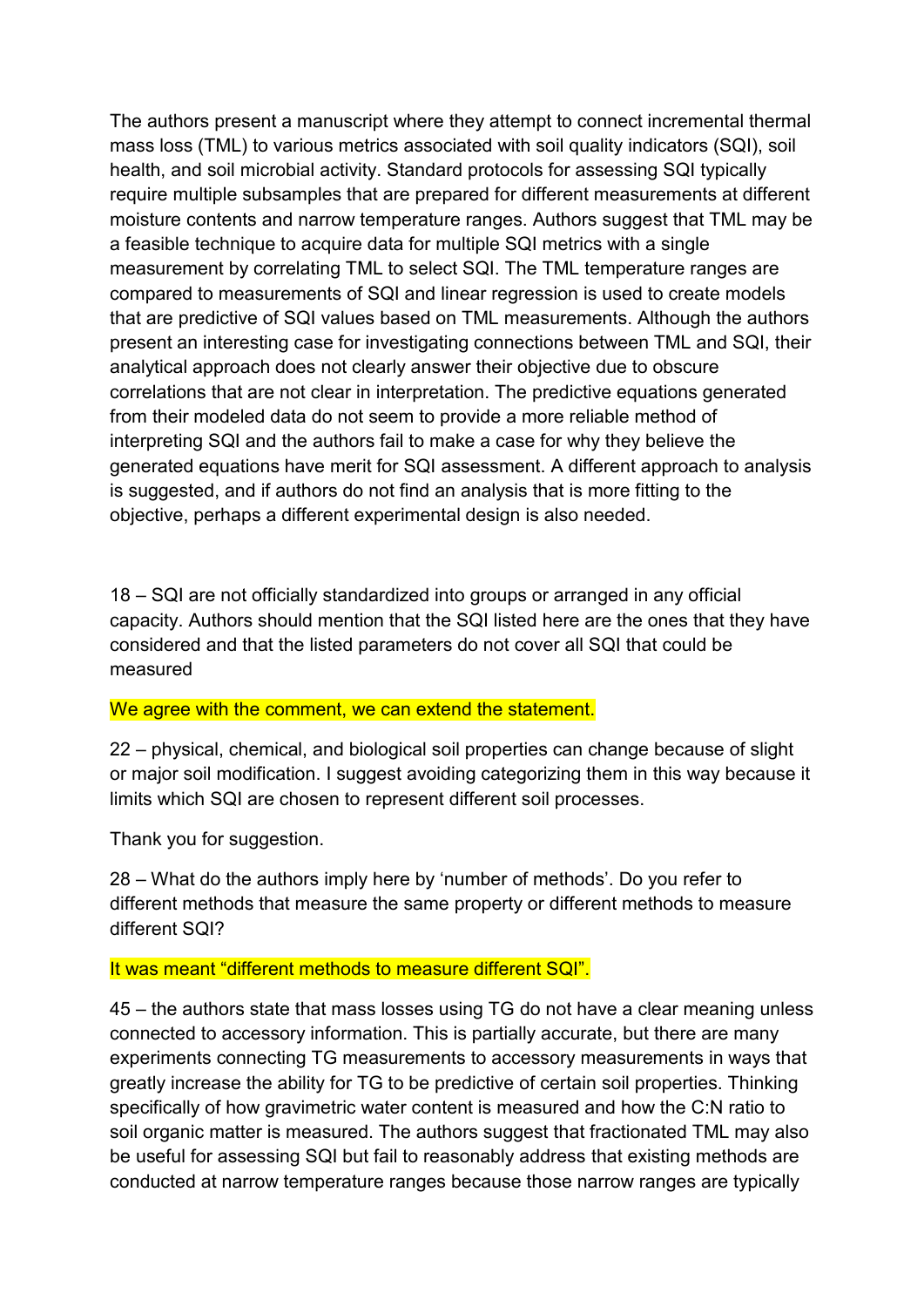most associated with the property being measured. How does a single measurement of TML over all those ranges collect valuable information

We agree, that in some cases TG can provide a valuable information. We feel, we should better introduce the TG technique and meaning of TML.

85 – this step to reach the same relative humidity across all samples seems unnecessary. Many researchers would instead focus on reaching a constant dry mass before analysis

# Yes, we agree.

In the original paper of Siewert (2004; DOI10.2136/sssaj2004.1656 ), where this approach was used for the first time, is reported the correlation of mass losses with SOC, TN, clay content and carbonates. In later works, we discussed (paper of Siewert and Kucerik) the necessity to expose the soil to constant relative humidity due to comparable conditions prior the analysis. Each soil has its capacity to adsorb some humidity when exposed to relative humidity. The final humidity of each soil is different but it reflects the properties of soil structure and enables the determination of SOC. TN etc. Without the equilibration, the soils would have different starting moisture contents which would affect the determined mass losses (determined as mass loss in a temperature interval divided by total mass including moisture). Consequently, this would affect the determined SOC, TN etc...

88 – what is the rationale for this heating rate? A heating rate of 5\*C per minute from 20-950\*C minutes is approximately 186 minutes of heating on a 0.2 g sample. Do the authors have a reason for this protocol and why they expected this to produce reasonable results? There is no reference mentioned in this section

Heating rate 5°C/min is based on long-term experience with use of TG in soil analysis and it started by the first paper on this "series", Siewert 2004. Since this time we use it in our experiments and it allows us to compare all our results.

From the material science point of view, this heating rate is optimal also due to poor thermal conductivity of analysed soils, conditions of oxidation (air flow rate) and higher sample mass.

Importantly, in our works we do not use ground soil, which may cause a problem with reproducibility. Nevertheless, 0.2 is still enough to have good reproducibility of measurements without grinding and soil homogenization. It should be noted that 0.2 g is quite large sample mass, as in TG smaller sample masses are used. In addition, even the thermobalances providers prefer to decrease sample mass and increase the sensitivity, thus the commercially available devices can rarely use this mass.

In fact, in our work we use two different systems, Mettler Toledo and TA Instruments and each device is specific. Mainly, MT can accommodate large sample mass (up to 1 g), in this case we use an oxygen flow of 200 ml/min. The TAI used a lower samples mass, and to obtain comparable conditions, we use an oxygen flow of100 ml/min. This was extensively tested in past (unpublished results).

We agree with the reviewer and have added method references.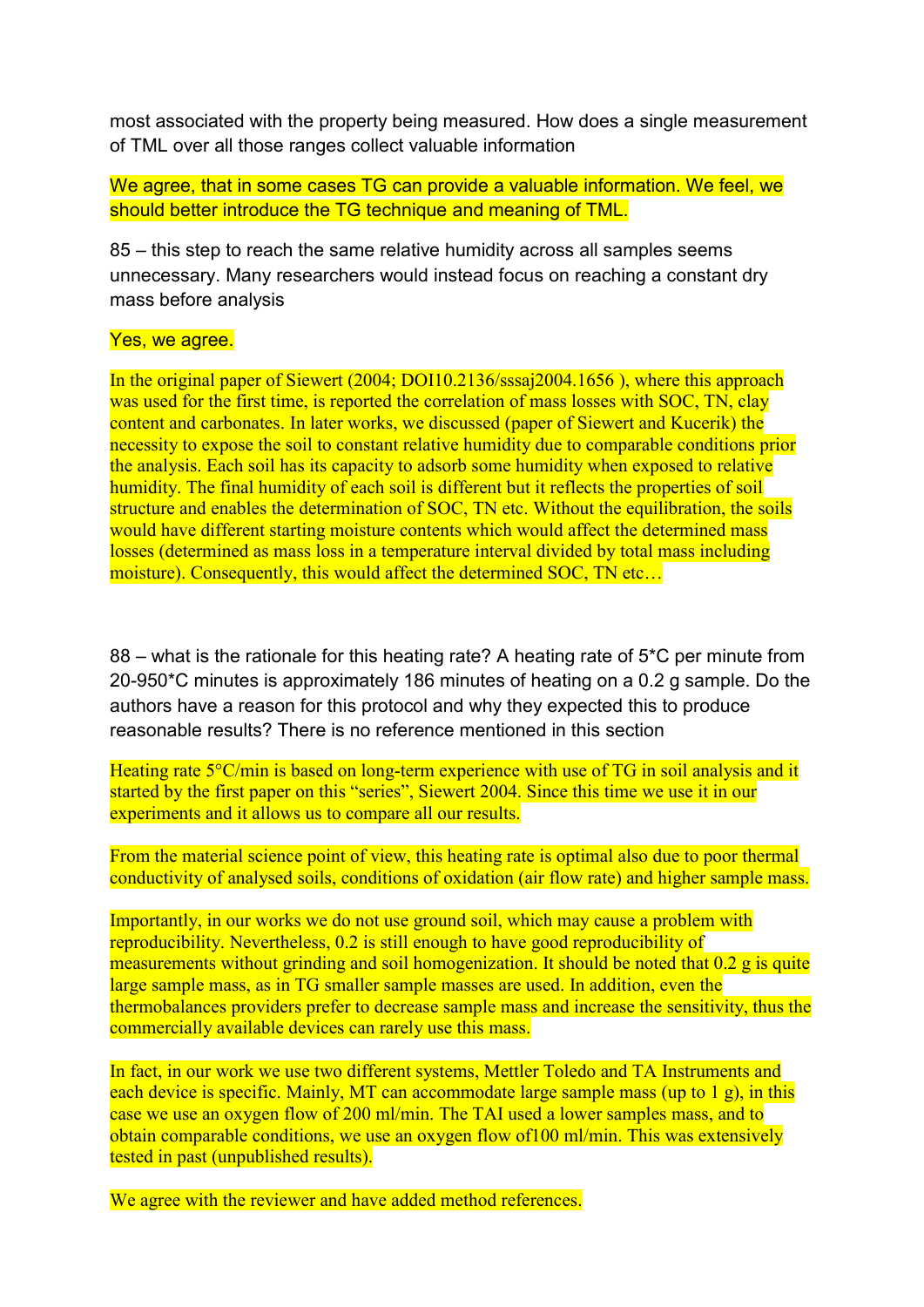102 – what is meant by water holding capacity compared to water content? I interpret this to mean the water holding capacity of an intact soil sample based on porosity, texture, and related factors. Was WHC measured on these soils based on their natural state before being disturbed?

Yes, the interpretation of the reviewer is correct, it is derived from WHC measured in samples before being disturbed.

141 – at this point in the manuscript, the term LTML has not been described. I think it should not be abbreviated here.

Yes, it is erroneously described on the line 94 and 95.

144 – how are the TML being correlated to soil parameters here. Is the same TML range for each soil sample being correlated to the soil parameter measurement for each soil sample? It seems like this is what is being done, but please elaborate more clearly for readers.

Yes it is as stated by the reviewer. We have corrected it in the text.

160 – Although people highly versed in the field may know this information, it is important to include citations about the 30-600\*C temperature range you are referring to for SOM degradation.

Yes, we agree and have added in a reference.

169 – What is the meaning of the equations when two or more TML ranges are used. How are we to interpret the meaning of each variable attached to this equation?

The TML have thus far no direct biogeochemical or physical meaning (although it has physically meaningful unit), they can be considered as indicators, thermal fractions, or general proxies with no clear meaning. The aim of the work was to find possible links, i.e. correlations, between TML or LTML with soil properties. Thus, we combined either one or more TML to see whether this correlation exists. If exists, then, if it is possible to use it for prediction of soil properties. Importantly, this correlation does not imply causality.

171 – Does your selection of large thermal mass loss areas have a significant quantitative meaning? It seems that you have selected wide ranges but do not explain a meaning for each lower and upper limit. This is also important because LTML values from table 2 are used to determine which linear equations are appropriate for further discussion in table 3 and beyond.

Criteria of selection came from our previous works, in particular from paper DOI: 10.1007/s10973-014-4256-7. For soils from all over the world, regardless the type and origin, the mutual correlations of TML resulted in regions of temperatures, where the TMLs mutually correlated; those areas are limits of LMTLs. In particular, we observed the areas up to 100°C, 100-200, 200-300, 300-450, 450-550°C and others. In other words, these are TG fractions, which are distinguished from others by mutual relationships of their components. These TG fractions correlate with classical soil fractionation techniques (10.1016/j.geoderma.2019.114124), e.g. with fractions obtained by approach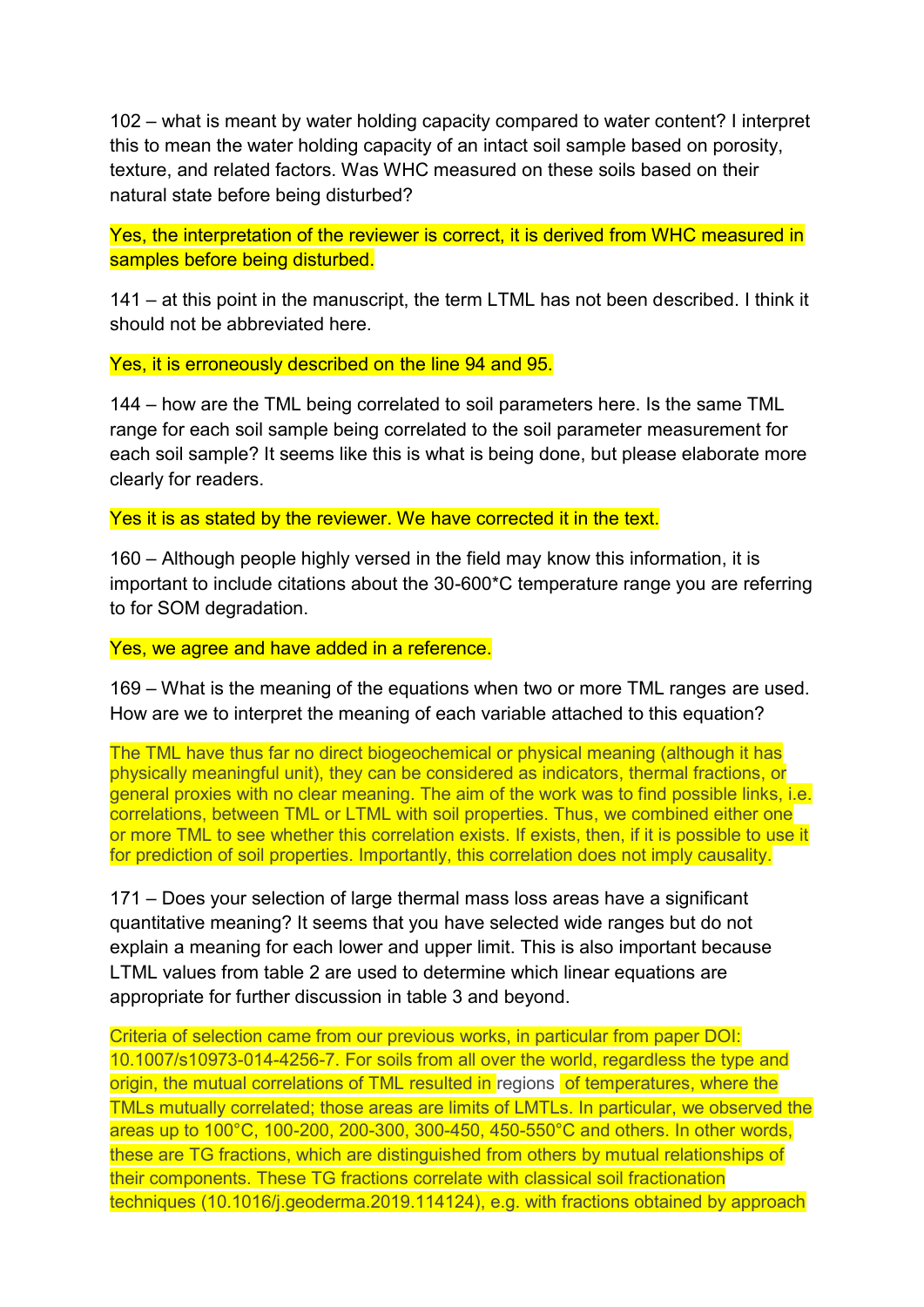suggested by Zimmermann et al. ( 10.1111/j.1365-2389.2006.00855.x). Also, their correlation with C, N and clay is close but not straightforward (10.1016/j.geoderma.2017.12.001).

179 – for table 4, are there fewer applicable results for grassland because grassland had a smaller sample size? This outcome should have more explanation.

### No, but the reviewer is right, this should be better explained.

190 – you state that the closeness between TML and LTML correlation is close with a few exceptions. Is there interpretation about why some correlations were not close and others were (other than TN, for which you do provide speculation)? Does it have something to do with the LTML ranges selected for correlation? Other factors?

As aforementioned, TMLs (and also LTMLs) have no clear meaning and represent indicators or thermal fractions of soil. Soil organic matter, which is the part of soil degraded within 200 to around 550°C, is a continuum of large amount of molecules separated based on their thermal stability. One molecule or group of molecules, can be due to various stabilization mechanisms degraded in various TMLs. For this reason, the choose of LTML range may not be that important as it seems to be.

The aim of the paper was not to search for reasons of correlations, we provided only several hypothesis in cases we considered most important and logical. The aim was to find if the correlations exist, how can be mathematically described and whether are applicable. What we found that there is a link in some cases, but the applicability is problematic.

193 – Although there is speculation about why TN was among the biggest differences between the two soil types, the authors neglect to mention the relevant temperature ranges for soil N and why correlations with TML outside of those ranges would have meaning in this measurement. Are the authors confident that N is a significant part of mass loss across the entire range specified?

An interesting question. The manuscript needs better explain the specifics of TG measurement and meaning TMLs/LTMLs. An important assumption is the close link between C and N; they are linked in biogeochemical cycles and in various forms of N. Yes, we are confident that N is a part of mass loss across the entire range. In fact, mass loss in TG cannot be understood in terms of spectroscopy, where functional groups have some superposition; instead, it is a continuous mass loss caused by degradation or transformation (char formation) reactions. But was a very valuable comment.

200 - It is well known that microbial biomass C and N are correlated with SOM, but your interpretation does not explain why TML in different temperature ranges are useful for this interpretation. For example, many researchers measure SOM by combustion between 300-400\*C. Why are measurements outside of this range also valuable? Please elaborate.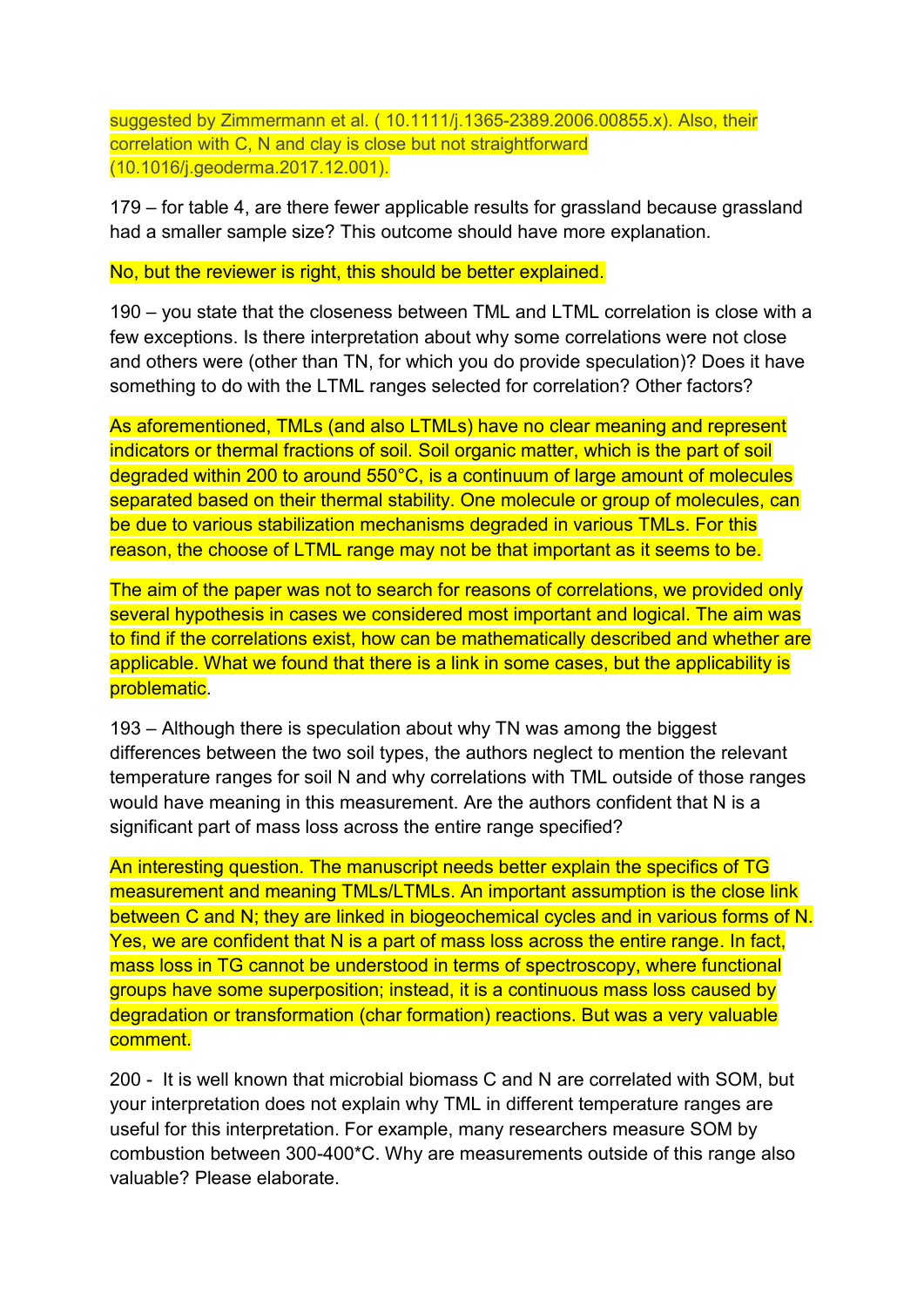### This is a valuable suggestion, we will elaborate it.

205 – Belaboring the point here, but this is important for discussion. Microbial respiration in soil and microbial activity above 100°C is unlikely to have much meaning in practical situations. A measurement above 200°C is unlikely to be predictive of any microbial activity unless the prediction is that there is little to no microbial activity. The vast majority of microbes and microbial exudates are not part of the active C fraction at this point and greater. What do these correlations mean?

We agree, this point should be better explained and connected with the discussion about the correlation between TML and respiration.

211-221 – Similar criticisms toward interpretation of N compounds. The authors present speculation with little connection to the objective based on TML and its use to interpret and assess results for different SQI

### We agree, better connection to the objective based on TML should be presented.

234 – I would like to see more exploration about how these factors like MB, TN, SOC, etc. overlap in terms of TML within a certain range. Considering most of the temperatures in the incremental TML are outside of microbial activity range of soil, I am curious to know if the correlations are confounded by other factors that are not currently discussed in the manuscript. The authors should discuss this in order to make their argument for using this method more convincing.

# That is an interesting suggestion, this may improve the paper.

239 – I think your data do not currently support the idea that rhizosphere inputs for grassland are what negatively affected the validation. As stated on line 247, the sample set is limited and unbalanced. Authors are far too speculative in this regard.

The influence of rhizosphere was the hypothesis of the reasons of observed inconsistencies. We are aware that this hypothesis is not supported by the experiments, it is more a logical deduction. We wanted, among others, to stress out the problems when using thermogravimetry for prediction of microbial data that the sampling under various vegetation cover is in this case an important issue. Yes, the number of samples is limited by the project, but it is still indicative to draw a hypothesis. Perhaps, we should reconsider how to present our hypothesis as a one of many others.

262 – Microbial activity can still be correlated with stable C fractions. This data has been observed. I am not confident that authors have shown that the thermal intervals measured in this way are associated with microbial activity. It would be interesting to see how the measured microbial and SOM parameters correlated to each other rather than the TML.

Indeed, they correlate, we did not show the data, as it would disturb the red line of the paper – finding correlations and their verification. But the reviewer is right, it may